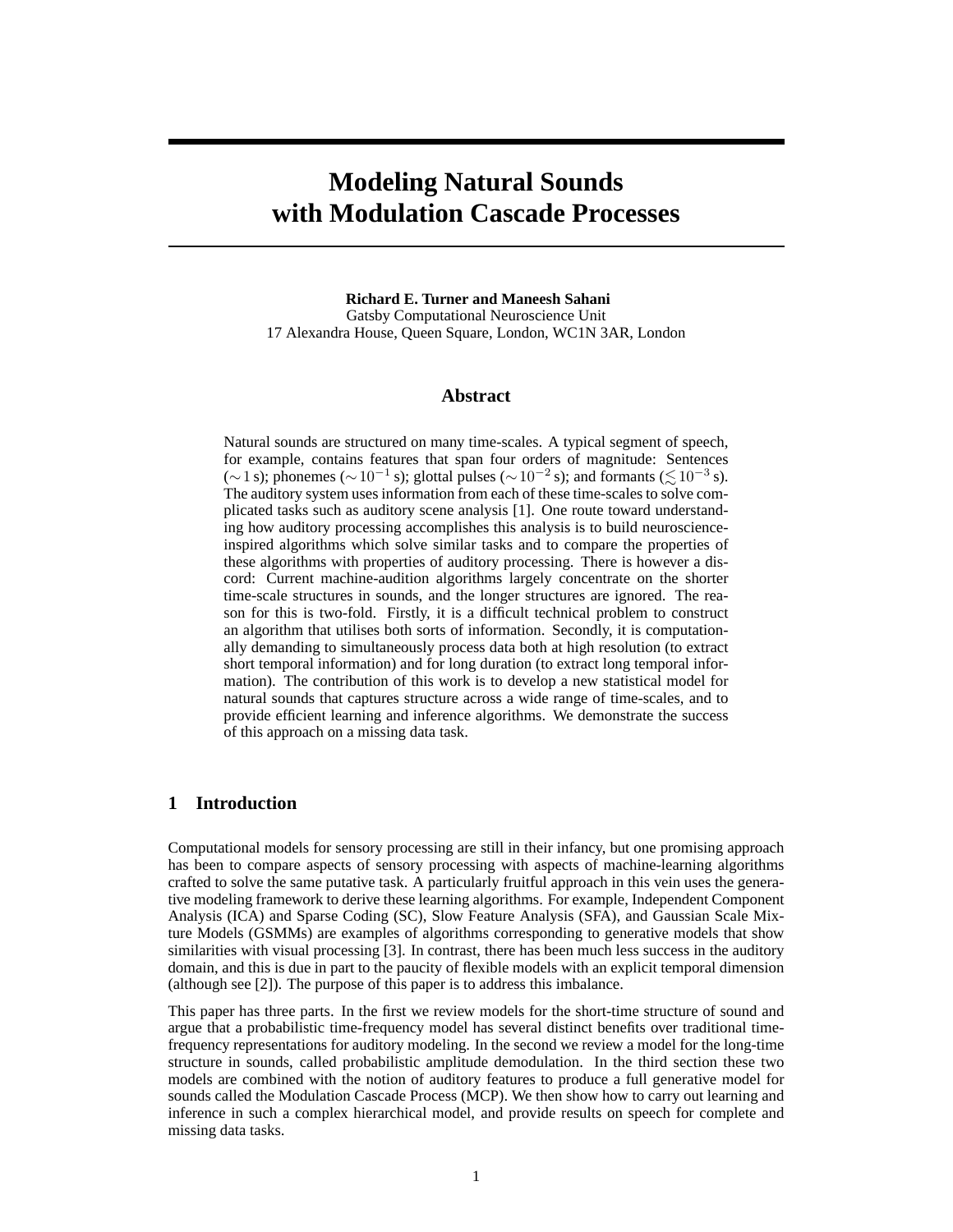#### **2 Probabilistic Time-Frequency Representations**

Most representations of sound focus on the short temporal structures. Short segments ( ${<}10^{-1}$  s) are frequently periodic and can often be efficiently represented in a Fourier basis as the weighted sum of a few sinusoids. Of course, the spectral content of natural sounds changes slowly over time. This is handled by time-frequency representations, such as the Short-Time Fourier Transform (STFT) and spectrogram, which indicate the spectral content of a local, windowed section of the sound. More specifically, the STFT  $(x_{d,t})$  and spectrogram  $(s_{d,t})$  of a discretised sound  $(y_{t'})$  are given by,

$$
x_{d,t} = \sum_{t'=1}^{T'} r_{t-t'} y_{t'} \exp(-i\omega_d t'), \quad s_{d,t} = \log |x_{d,t}|.
$$
 (1)

The (possibly frequency dependent) duration of the window  $(r_{t-t'})$  must be chosen carefully, as it controls whether features are represented in the spectrum or in the time-variation of the spectra. For example, the window for speech is typically chosen to last for several pitch periods, so that both pitch and formant information is represented spectrally.

The first stage of the auditory pathway derives a time-frequency-like representation mechanically at the basilar membrane. Subsequent stages extract progressively more complex auditory features, with structure extending over more time. Thus, computational models of auditory processing often begin with a time-frequency (or auditory-filter bank) decomposition, deriving new representations from the time-frequency coefficients [4]. Machine-learning algorithms also typically operate on the timefrequency coefficients, and not directly on the waveform. The potential advantage lies in the ease with which auditory features may be extracted from the STFT representation. There are, however, associated problems. For example, time-frequency representations tend to be over-complete (e.g. the number of STFT coefficients tends to be larger than the number of samples of the original sound  $T \times D > T'$ ). This means that realisable sounds live on a manifold in the time-frequency space (for the STFT this manifold is a hyper-plane). Algorithms that solve tasks like filling-in missing data or denoising must ensure that the new coefficients lie on the manifold. Typically this is achieved in an *ad hoc* manner by projecting time-frequency coefficients back onto the manifold according to an arbitrary metric [5]. For generative models of time-frequency coefficients, it is difficult to force the model to generate only on the realisable manifold. An alternative is to base a probabilistic model of the waveform on the same heuristics that led to the original time-frequency representation. Not only does this side-step the generation problem, but it also allows parameters of the representation, like the "window", to be chosen automatically.

The heuristic behind the STFT – that sound comprises sinusoids in slowly-varying linear superposition – led Qi et al [6] to propose a probabilistic algorithm called Bayesian Spectrum Estimation (BSE), in which the sinusoid coefficients  $(x_{d,t})$  are latent variables. The forward model is,

$$
p(x_{d,t}|x_{d,t-1}) = \text{Norm}(\lambda_d x_{d,t-1}, \sigma_d^2), \qquad (2)
$$

$$
p(y_t|\mathbf{x}_t) = \text{Norm}\left(\sum_d x_{d,t} \sin\left(\omega_d t + \phi_d\right), \sigma_y^2\right). \tag{3}
$$

The prior distribution over the coefficients is Gaussian and auto-regressive, evolving at a rate controlled by the dynamical parameters  $\lambda_d$  and  $\sigma_d^2$ . Thus, as  $\lambda_d \to 1$  and  $\sigma_d^2 \to 0$  the processes become very slow, and as  $\lambda_d \to 0$  and  $\sigma_d^2 \to \infty$  they become very fast. More precisely, the length-scale of the coefficients is given by  $\lambda_d = -\log(\lambda_d)$ . The observations are generated by a weighted sum of sinusoids, plus Gaussian noise. This model is essentially a Linear Gaussian State Space System with time varying weights defined by the sinusoids. Thus, inference is simple, proceeding via the Kalman Smoother recursions with time-varying weights. In effect, these recursions dynamically adjust the window used to derive the coefficients, based on the past history of the stimulus. BSE is a model for the short-time structure of sounds and it will essentially form the bottom level of the MCP. In the next section we turn our attention to a model of the longer-time structure.

#### **3 Probabilistic Demodulation Cascade**

A salient property of the long-time statistics of sounds is the persistence of strong amplitude modulation [7]. Speech, for example, contains power in isolated regions corresponding to phonemes.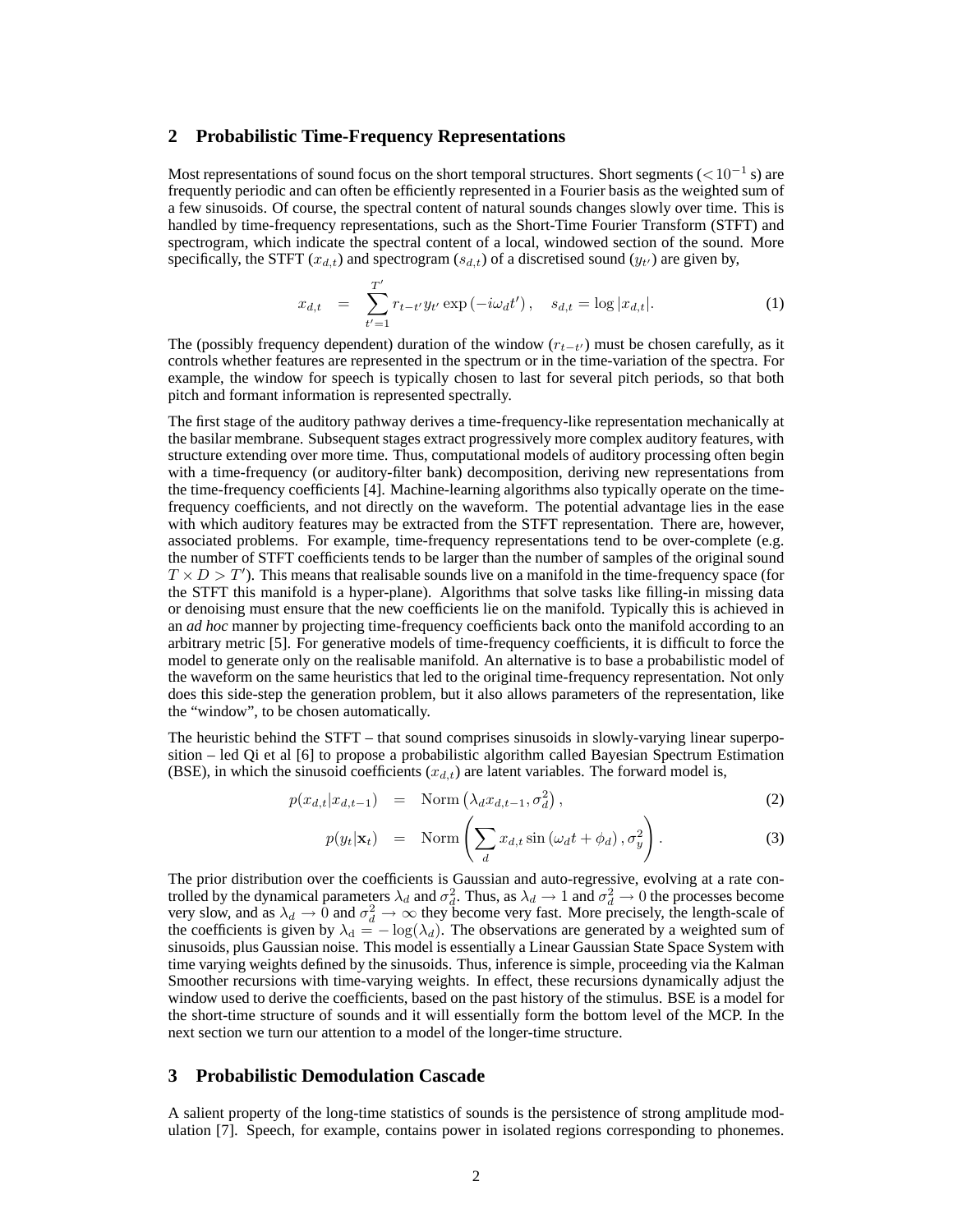The phonemes themselves are localised into words, and then into sentences. Motivated by these observations, Anonymous Authors [8] have proposed a model for the long-time structures in sounds using a demodulation cascade. The basic idea of the demodulation cascade is to represent a sound as a product of processes drawn from a hierarchy, or cascade, of progressively longer time-scale modulators. For speech this might involve three processes: representing sentences on top, phonemes in the middle, and pitch and formants at the bottom (e.g. fig. 1A and B). To construct such a representation, one might start with a traditional amplitude demodulation algorithm, which decomposes a signal into a quickly-varying carrier and more slowly-varying envelope. The cascade could then be built by applying the same algorithm to the (possibly transformed) envelope, and then to the envelope that results from this, and so on. This procedure is only stable, however, if *both* the carrier *and* the envelope found by the demodulation algorithm are well-behaved. Unfortunately, traditional methods (like the Hilbert Transform, or low-pass filtering a non-linear transformation of the stimulus) return a suitable carrier *or* envelope, but not both. A new approach to amplitude demodulation is thus called for.

In a nutshell, the new approach is to view amplitude demodulation as a task of probabilistic inference. This is natural, as demodulation is fundamentally ill-posed — there are infinitely many decompositions of a signal into a positive envelope and real valued carrier — and so prior information must always be leveraged to realise such a decomposition. The generative model approach makes this information explicit. Furthermore, it not necessary to use the recursive procedure (just described) to derive a modulation cascade: the whole hierarchy can be estimated at once using a single generative model. The generative model for Probabilistic Amplitude Demodulation (PAD) is

$$
p\left(\mathbf{z}_{0}^{(m)}\right) = \text{Norm}\left(0, 1\right), \quad p\left(\mathbf{z}_{t}^{(m)}|\mathbf{z}_{t-1}^{(m)}\right) = \text{Norm}\left(\lambda_{m}\mathbf{z}_{t-1}^{(m)}, \sigma_{m}^{2}\right) \,\forall t > 0,\tag{4}
$$

$$
\mathbf{x}_{t}^{(m)} = f_{\mathbf{a}^{(m)}}\left(\mathbf{z}_{t}^{(m)}\right) \forall m > 1, \qquad \mathbf{x}_{t}^{(1)} = \text{Norm}\left(0, 1\right), \qquad y_{t} = \prod_{m=1}^{M} \mathbf{x}_{t}^{(m)}.
$$
 (5)

A set of modulators  $(X_{2:M})$  are drawn in a two stage process: First a set of slowly varying processes  $(Z_{2:M})$  are drawn from a one-step linear Gaussian prior (identical to Eq. 2). The effective lengthscales of these processes, inherited by the modulators, are ordered such that  $\lambda_m > \lambda_{m-1}$ . Second the modulators are formed by passing these variables through a point-wise non-linearity to enforce positivity. A typical choice might be

$$
f_{a^{(m)}}(z_t^{(m)}) = \log (\exp(z_t^{(m)} + a^{(m)}) + 1), \tag{6}
$$

which is logarithmic for large negative values of  $z_t^{(m)}$ , and linear for large positive values. This transforms the Gaussian distribution over  $z_t^{(m)}$  into a sparse, non-negative, distribution, which is a good match to the marginal distributions of natural envelopes. The parameter  $a^{(m)}$  controls exactly where the transition from log to linear occurs, and consequently alters the degree of sparsity. These positive signals modulate a Gaussian white-noise carrier, to yield observations  $y_{1:T}$  by a simple point-wise product. A typical draw from this generative model can be seen in Fig. 1C. This model is a fairly crude one for natural sounds. For example, as described in the previous section, we expect that the carrier process will be structured and yet it is modelled as Gaussian white noise. The surprising observation is that this very simple model is excellent at demodulation.

Inference in this model typically proceeds by a zero-temperature EM-like procedure. Firstly the carrier  $(x_t^{(1)})$  is integrated out and then the modulators are found by *maximum a posteriori* (MAP). Slower, more Bayesian algorithms that integrate over the modulators using MCMC indicate that this approximation is not too severe, and the results are compelling.

#### **4 Modulation Cascade Processes**

We have reviewed two contrasting models: The first captures the local harmonic structure of sounds, but has no long-time structure; The second captures long-time amplitude modulations, but models the short-time structure as white noise. The goal of this section is to synthesise both to form a new model. We are guided by the observation that the auditory system might implement a similar synthesis. In the well-known psychophysical phenomenon of comodulation masking release (see [9] for a review), a tone masked by noise with a bandwidth greater than an auditory filter becomes audible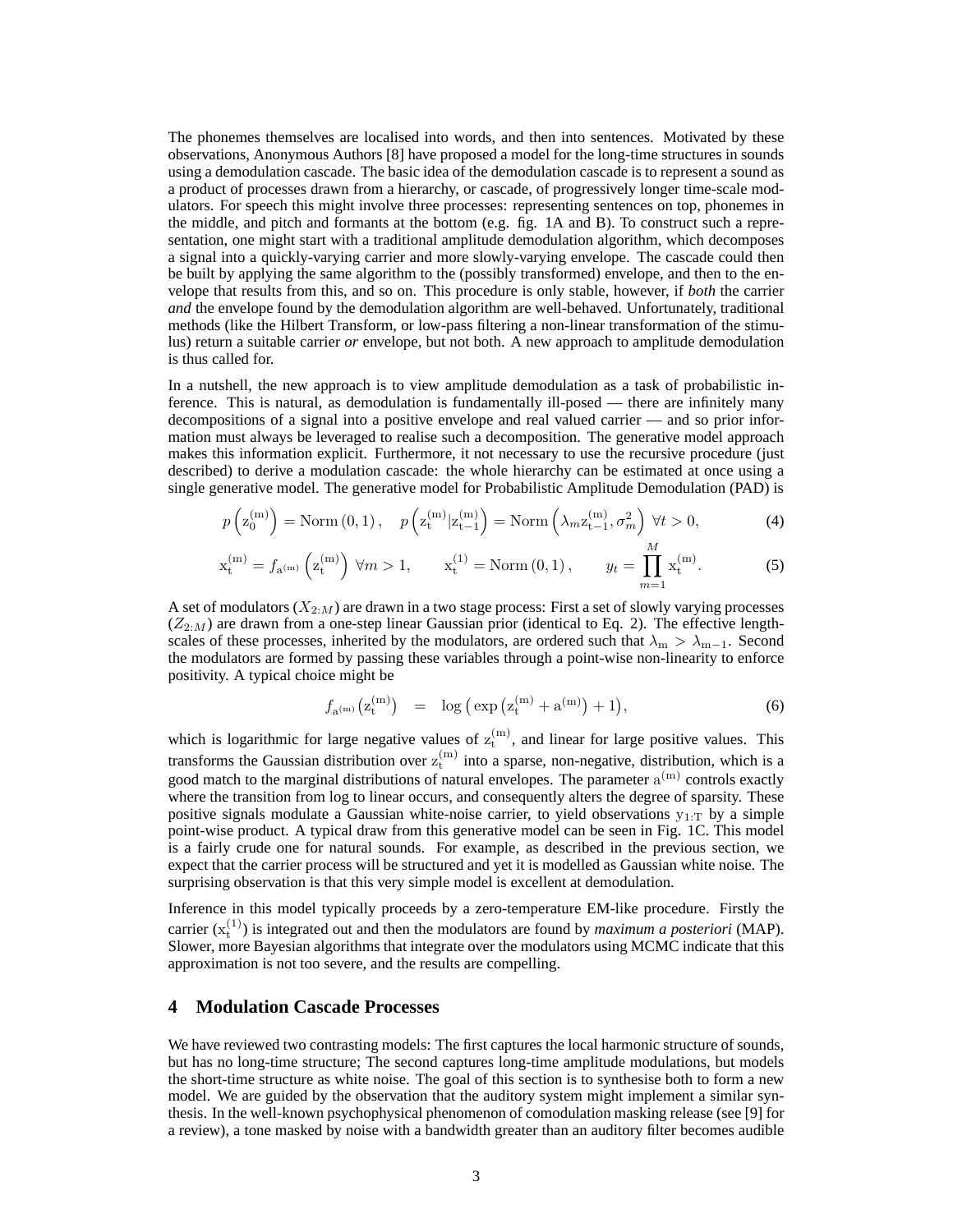

Figure 1: An example of a modulation-cascade representation of speech (A and B) and typical samples from generative models used to derive that representation (C). A) The spoken-speech waveform (black) is represented as the product of a carrier (blue), a phoneme modulator (red) and a sentence modulator (magenta). B) A close up of the first sentence (2 s) additionally showing the derived envelope  $(x_t^{(2)}x_t^{(3)})$  superposed onto the speech (red, bottom panel). C) The generative model ( $M = 3$ ) with a carrier (blue), a phoneme modulator (red) and a sentence modulator (magenta).

if the noise masker is amplitude modulated. This suggests that long-time envelope information is processed and analysed across (short-time) frequency channels in the auditory system.

A simple way to combine the two models would be to express each filter coefficient of the timefrequency model as a product of processes (e.g.  $x_{d,t} = x_{d,t}^{(1)} x_{d,t}^{(2)}$ ). However, power across even widely seperated channels of natural sounds can be strongly correlated [7]. Furthermore, comodulation masking release suggests that amplitude-modulation is processed *across* frequency channels and not independently in each channel. Presumably this reflects the *collective* modulation of wideband (or harmonic) sounds, with features that span many frequencies. Thus, a synthesis of BSE and PAD should incorporate the notion of auditory features.

**The forward model.** The Modulation Cascade Process (MCP) is given by

$$
p\left(\mathbf{z}_{\mathbf{k}_{m},\mathbf{t}}^{(m)}|\mathbf{z}_{\mathbf{k}_{m},\mathbf{t}-1}^{(m)},\theta\right) = \text{Norm}\left(\lambda^{(m)}\mathbf{z}_{\mathbf{k}_{m},\mathbf{t}-1}^{(m)},\sigma_{(m)}^{2}\right) \quad m = 1:3, t > 0,
$$
 (7)

$$
p\left(\mathbf{z}_{\mathbf{k}_{m},0}^{(m)}\right) = \text{Norm}\left(0,1\right), \quad \mathbf{x}_{\mathbf{k}_{m},t}^{(m)} = f(\mathbf{z}_{\mathbf{k}_{m},t}^{(m)}, \mathbf{a}^{(m)}) \quad m = 1:3, t \ge 0,
$$
 (8)

$$
p\left(\mathbf{y}_{t}|\mathbf{x}_{t}^{(m)},\theta\right) = \text{Norm}\left(\mu_{\mathbf{y}_{t}},\sigma_{y}^{2}\right), \quad \mu_{\mathbf{y}_{t}} = \sum_{d,k_{1},k_{2}} g_{d,k_{1},k_{2}} \mathbf{x}_{k_{1},t}^{(1)} \mathbf{x}_{k_{2},t}^{(2)} \mathbf{x}_{t}^{(3)} \sin\left(\omega_{d}t + \phi_{d}\right). \tag{9}
$$

Once again, latent variables are arranged in a hierarchy according to their time-scales (which depend on  $m$ ). At the top of the hierarchy is a long-time process which models slow structures, like the sentences of speech. The next level models more quickly varying structure (like phonemes). Finally, the bottom level of the hierarchy captures short-time variability (intra-phoneme variability for instance). Unlike in PAD, the middle and lower levels now contain multiple process. So, for example if  $K_1 = 4$  and  $K_2 = 2$ , there would be four quickly varying modulators in the lower level, two modulators in the middle level, and one slowly varying modulator at the top (see fig. 2A).

The idea is that the modulators in the first level independently control the presence or absence of individual spectral features (given by  $\sum_d g_{d,k_1,k_2} \sin(\omega_d t + \phi_d)$ ). For example, in speech a typical phoneme might be periodic, but this periodicity might change systematically as the speaker alters their pitch. This change in pitch might be modeled using two spectral features: one for the start of the phoneme and one for the end, with a region of coactivation in the middle. Indeed it is because speech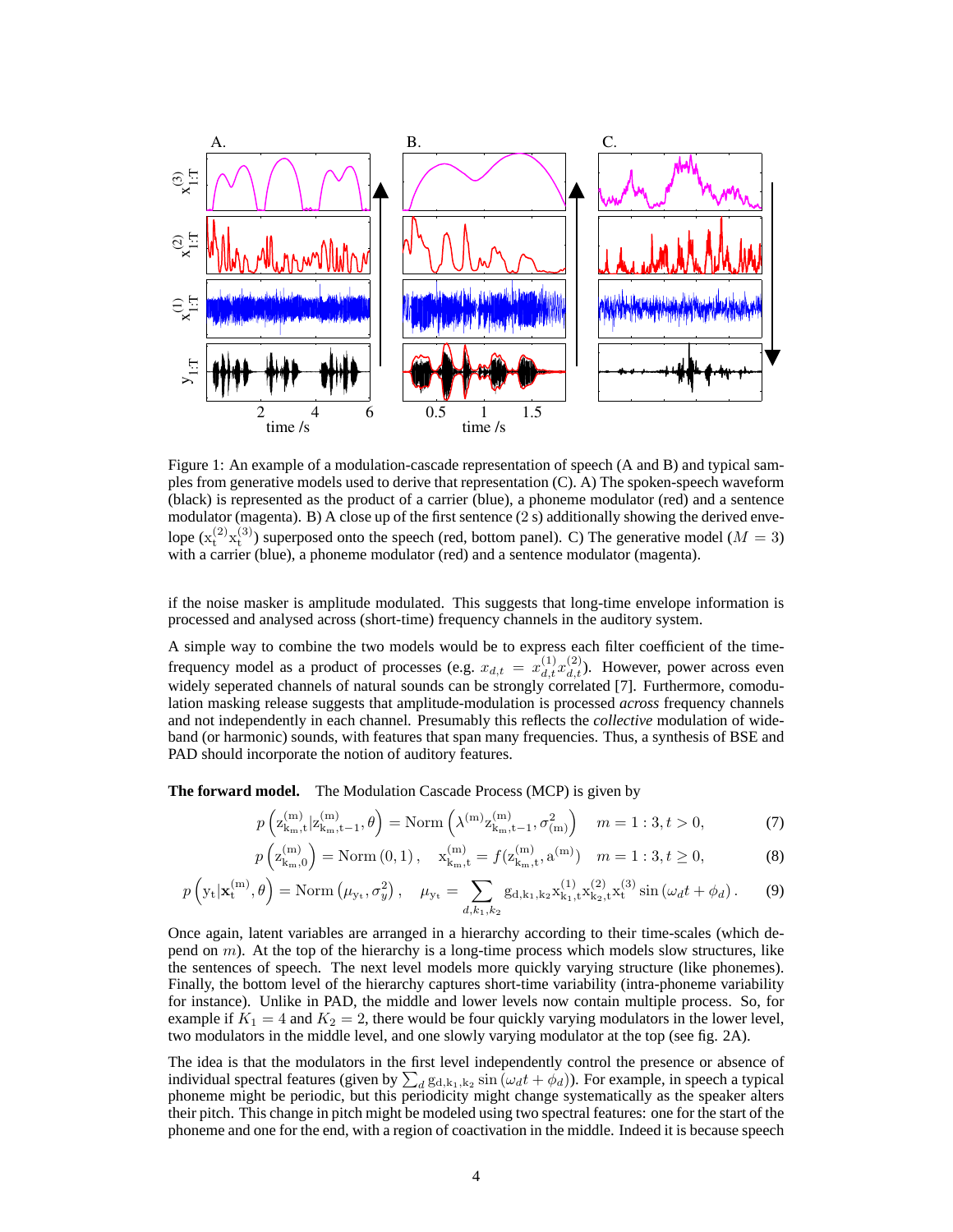

Figure 2: A. Schematic representation of the MCP forward model in the simple case when  $K_1 = 4$ ,  $K_2 = 2$  and  $D = 6$ . The hierarchy of latent variables moves from the slowest modulator at the top (magenta) to the fastest (blue) with an intermediate modulator between (red). The outer-product of the modulators multiplies the generative weights (black and white, only 4 of the 8 shown). In turn, these modulate sinusoids (top right) which are summed to produce the observations (bottom right). B. A draw from the forward model using parameters learned from a spoken-sentence (see the results section for more details of the model). The grey bars on the top four panels indicate the region depicted in the bottom four panels.

and other natural sounds are not precisely stationary even over short time-scales that we require the lowest layer of the hierarchy. The role of the modulators in the second level is to simultaneously turn on groups of similar features. For example, one modulator might control the presence of all the harmonic features and the other the broad-band features. Finally the top level modulator gates all the auditory features at once. Fig. 2B shows a draw from the forward model for a more complicated example. Promisingly the samples share many features of natural sounds.

**Relationship to other models.** This model has an interesting relationship to previous statistical models and in particular to the GSMMs. It is well known that when ICA is applied to data from natural scenes the inferred filter coefficients tend not to be independent (see [3, 10]), with coefficients corresponding to similar filters sharing power. GSMMs model dependencies using a hierarchical framework, in which the distribution over the coefficients depends on a set of latent variables that introduce correlations between their powers. The MCP is similar, in that the higher level latent variables alter the power of similar auditory features. Indeed, we suggest that the correlations in the power of ICA coefficients are a sign that AM is prevalent in natural scenes. The MCP can be seen as a generalisation of the GSMMs to include time-varying latent variables, a deeper hierarchy and a probabilistic time-frequency representation.

**Inference and learning algorithms.** Any type of learning in the MCP is computationally demanding. Motivated by speed, and encouraged by the results from PAD, the aim will therefore be to find a joint MAP estimate of the latent variables and the weights, that is

$$
X, G = \underset{X, G}{\arg \max} \log p(X, Y, G | \theta). \tag{10}
$$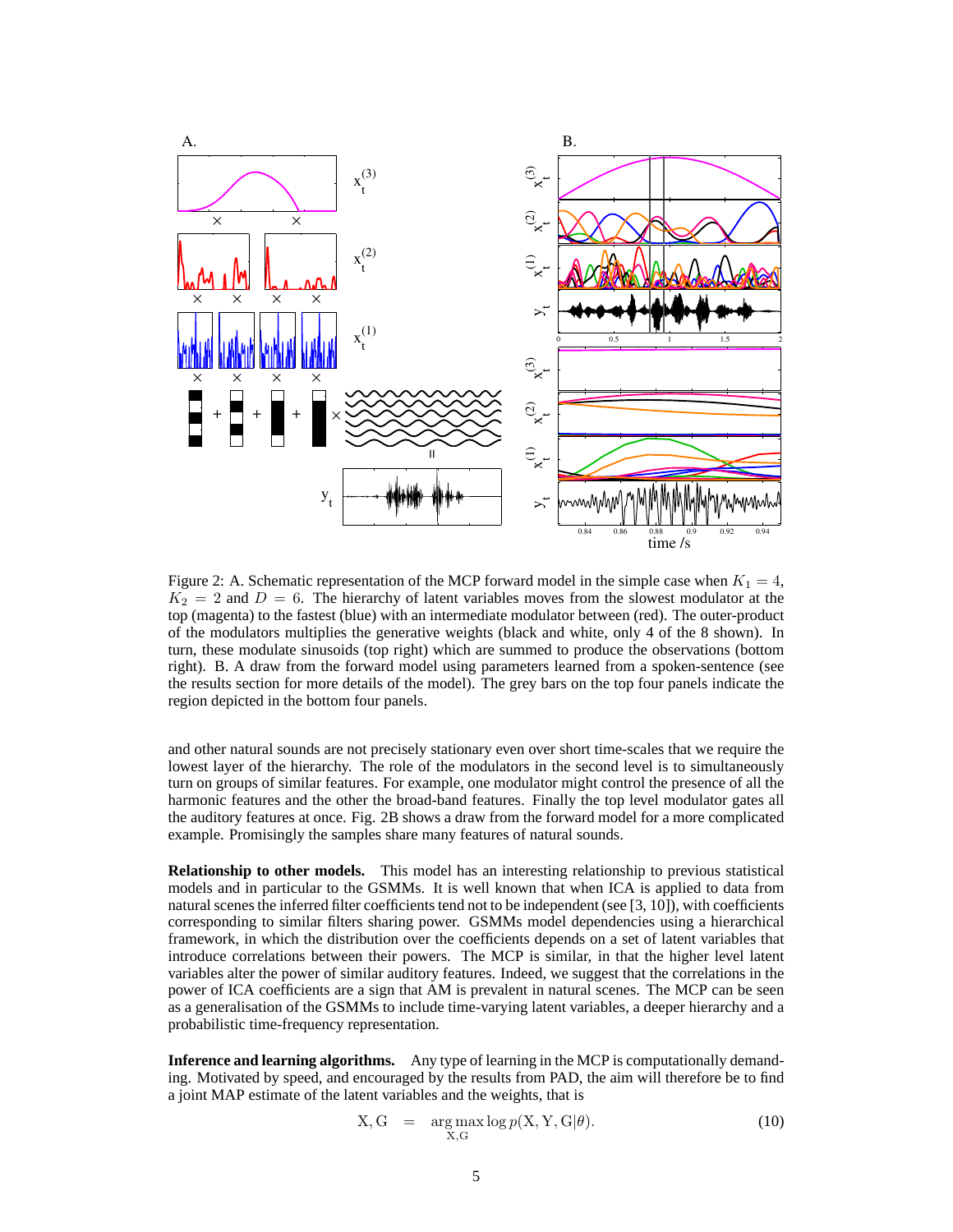Note that we have introduced a prior over the generative tensor. This prevents an undesirable feature of combined MAP and ML inference in such models: namely that the weights grow without bound, enabling the modal values of latent variables to shrink towards zero, increasing their density under the prior. The resulting cost function is,

$$
\log p(\mathbf{X}, \mathbf{Y}, \mathbf{G} | \theta) = \sum_{t=1}^{T} \log p(y_t | \mathbf{x}_t^{(1)}, \mathbf{x}_t^{(2)}) + \sum_{m=1}^{3} \sum_{k_m} \left( \sum_{t=1}^{T} \log p(z_{k_m, t}^{(m)} | z_{k_m, t-1}^{(m)}) + \sum_{t=0}^{T} \log \left| \frac{dz_{k_m, t}^{(m)}}{dz_{k_m, t}^{(m)}} \right| + \log p(z_{k_m, 0}^{(m)}) + \sum_{k_1, k_2, d} \log p(g_{d, k_1, k_2}) \quad (11)
$$

We would like to optimise this objective-function with respect to the latent variables  $(x_k^{(m)})$  $k_{\rm m,t}^{(\rm m)}$ ) and the generative tensor  $(g_{d,k_1,k_2})$ . There are, however, two main obstacles. The first is that there are a large number of latent variables to estimate  $(T \times (K_1 + K_2))$ , making inference slow. The second is that the generative tensor contains a large number of elements  $D \times K_1 \times K_2$ , making learning slow too. The solution is to find a good initialisation procedure, and then to fine-tune using a slow EM-like algorithm that iterates between updating the latents and the weights. First we outline the initialisation procedure.

The key to learning complicated hierarchical models is to initialise well, and so the procedure developed for the MCP will be explained in some detail. The main idea is to learn the model one layer at a time. This is achieved by clamping the upper layers of the hierarchy that are not being learned to unity. In the first stage of the initialisation, for example, the top and middle levels of the hierarchy are clamped and the mean of the emission distribution becomes

$$
\mu_{y_t} = \sum_{d,k_1} \gamma_{d,k_1} x_{k_1,t}^{(1)} \sin(\omega_d t + \phi_d), \qquad (12)
$$

where  $\gamma_{d,k_1} = \sum_{k_2} g_{d,k_1,k_2}$ . Learning and inference then proceed by gradient based optimisation of the cost-function (log  $p(X, Y, G | \theta)$ ) with respect to the un-clamped latents ( $x_{k_1}^{(1)}$ )  $\binom{1}{k_1,t}$  and the contracted generative weights ( $\gamma_{d,k1}$ ). This is much faster than the full optimisation as there are both fewer latents and fewer parameters to estimate. When this process is complete, the second layer of latent variables is un-clamped, and learning of these variables commences. This requires the full generative tensor, which must be initialised from the contracted generative weights learned at the previous stage. One choice is to set the individual weights to their averages  $g_{d,k_1,k_2} = \frac{1}{K_2} \gamma_{d,k_1}$  and this works well, but empirically slows learning. An alternative is to use small chunks of sounds to learn the lower level weights. These chunks are chosen to be relatively stationary segments that have a time-scale similar to the second-level modulators. This allows us to make the simplifying assumption that just one second-level modulator was active during the chunk. The generative tensor can be therefore be initialised using  $g_{d,k_1,k_2} = \gamma_{d,k_1} \delta_{k_2,j}$ . Typically this method causes the second stage of learning to converge faster, and to a similar solution.

In contrast to the initialisation, the fine tuning algorithm is simple. In the E-Step the latent variables are updated simultaneously using gradient based optimisation of Eq. 11. In the M-Step, the generative tensor is updated using co-ordinate ascent. That is to say that we sequentially update each  $\mathbf{g}_{k_1,k_2}$  using gradient based optimisation of Eq. 11 and iterate over  $k_1$  and  $k_2$ . In principle, joint optimisation of the generative tensor and latent variables is possible, but the memory requirements are prohibitive. This is also why co-ordinate ascent is used to learn the generative tensor (rather than using the usual linear regression solution which involves a prohibitive matrix inverse).

#### **5 Results**

The MCP was trained on a spoken sentence, lasting 2s and sampled at 8000Hz, using the algorithm outlined in the previous section. The time-scales of the modulators were chosen to be  $\{20 \text{ ms},\}$ 200 ms, 2 s}. The time-frequency representation had  $D/2 = 100$  sines and  $D/2 = 100$  cosines spaced logarithmically from 100 – 4000Hz. The model was given  $K_1 = 18$  latent variables in the first level of the hierarchy, and  $K_2 = 6$  in the second. Learning took 16hrs to run on a 2.2 GHz Opteron with 2Gb of memory.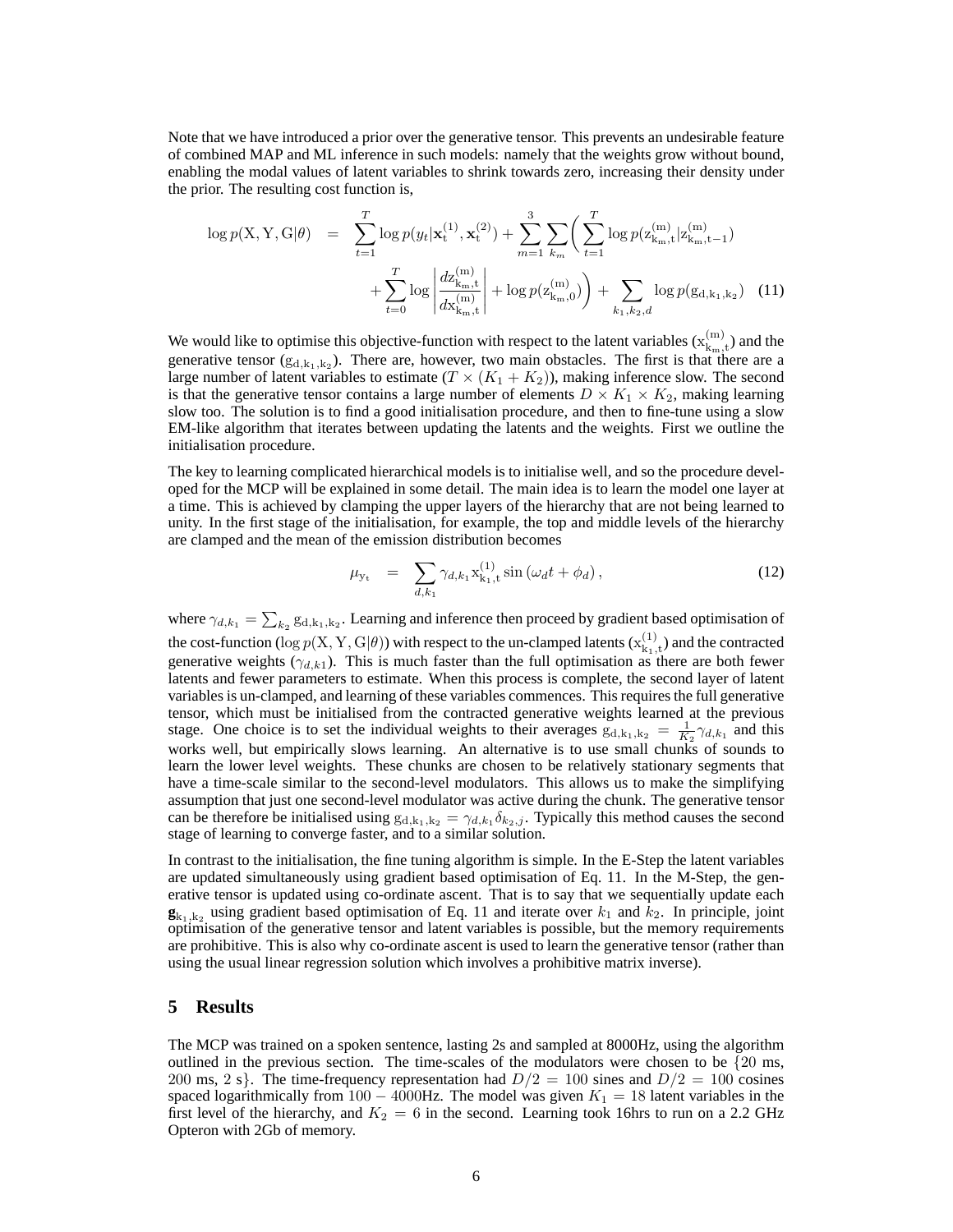

Figure 3: Application of the MCP to speech. Left panels: The inferred latent variable hierarchy. At top is the sentence modulator (magenta). Next are the phoneme modulators, followed by the intra-phoneme modulators. These are coloured according to which of the phoneme modulators they interact most strongly with. The speech waveform is shown in the bottom panel. Right panels: The learned spectral features  $(\sqrt{g_{sin}^2 + g_{cos}^2})$  coloured according to phoneme modulator. For example, the top panel show the spectra from  $g_{k_1=1:18,k_2=1}$ . Spectra corresponding to one phoneme modulator look similar and offer the features only differ in their phase.

The results can be seen in Fig. 3. The MCP recovers a sentence modulator, phoneme modulators, and intra-phoneme modulators. Typically a pair of features are used to model a phoneme, and often they have similar spectra as expected. The spectra fall into distinct classes: those which are harmonic (modelling voiced features) and those which are broad-band (modelling unvoiced features). One way of assessing which features of speech the model captures is to sample from the forward model using the learned parameters. This can be seen in Fig. 2B. The conclusion is that the model is capturing structure across a wide range of time-scales: formants and pitch structure, phoneme structure, and sentence structure.

There are, however, two noticeable differences between the real and generated data. The first is that the generated data contain fewer transients and noise segments than natural speech, and more vowellike components. The reason for this is that at the sampling rates used, many of the noisy segments are indistinguishable from white-noise and are explained using observation noise. These problems are alleviated by moving to higher sampling rates, but the algorithm is then markedly slower. The second difference concerns the inferred and generated latent variables in that the former are much sparser than the latter. The reason is that learned generative tensor contains many  $\mathbf{g}_{k_1,k_2}$  which are nearly zero. In generation, this means that significant contributions to the output are only made when particular pairs of phoneme and intra-phoneme modulators are active. So although many modulators are active at one time, only one or two make sizeable contributions. Conversely, in inference, we can only get information about the value of a modulator when it is part of a contributing pair. If this is not the case, the inference goes to the maximum of the prior which is zero. In effect there are large error-bars on the non-contributing components' estimates.

Finally, to indicate the improvement of the MCP over PAD and BSE, we compare the algorithms abilities to fill in missing sections of a spoken sentence. The average root-mean-squared (RMS) error per sample is used as a metric to compare the algorithms. In order to use the MCP to fill in the missing data, it is first necessary to learn a set of auditory features. The MCP was therefore trained on a different spoken sentence from the same speaker, before inference was carried out on the test data. To make the comparison fair, BSE is given an identical set of sinusoidal basis functions as MCP, and the associated smoothness priors were learned on the same training data.

Typical results can be seen in fig. 4. On average the RMS errors for MCP, BSE and PAD were: {0.10, 0.30, 0.41}. As PAD models the carrier as white noise it predicts zeros in the missing regions